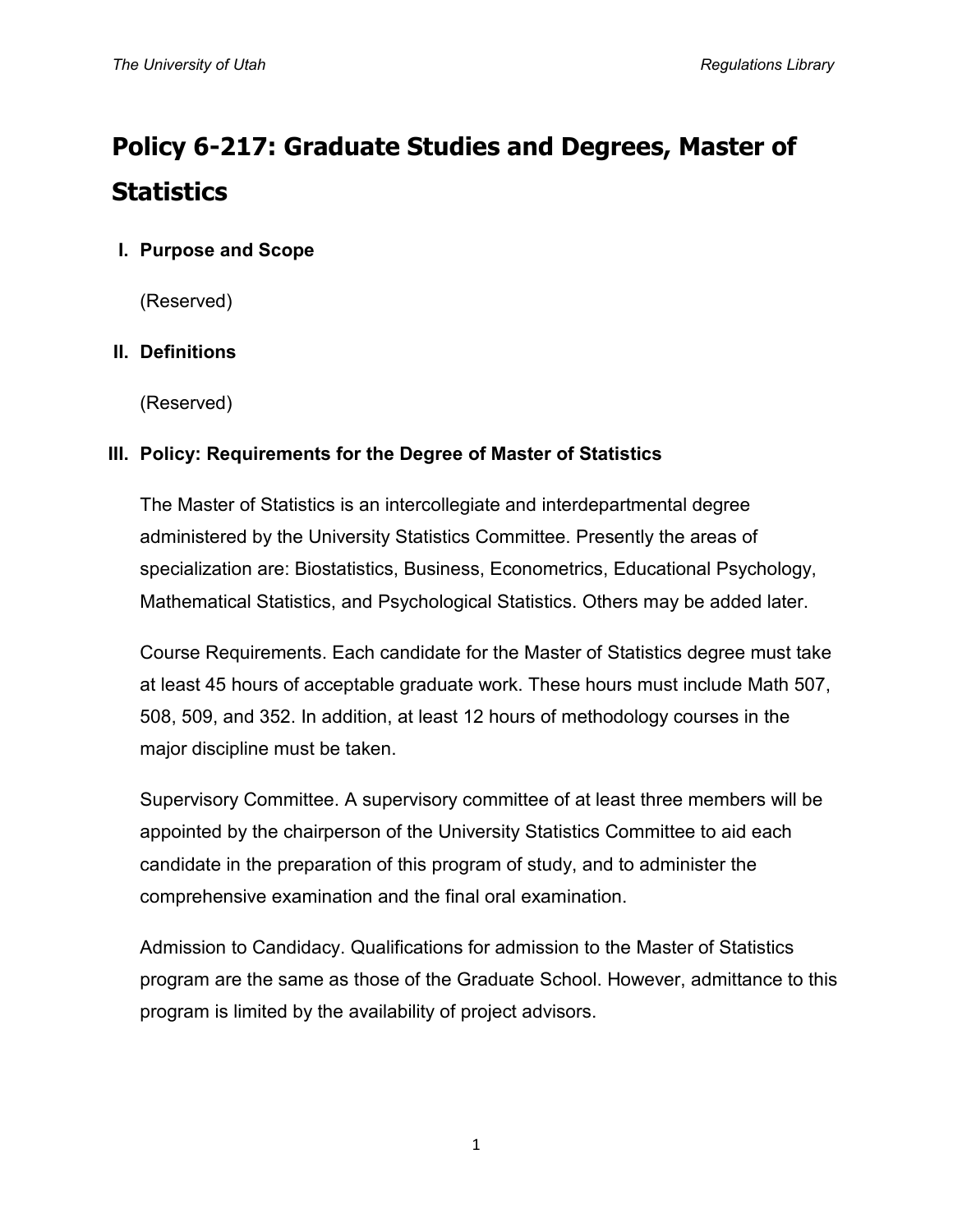Comprehensive Examination. All students must pass a comprehensive examination administered by the chairperson of the University Statistics Committee in conjunction with the student's advisor.

Project and Final Oral Exam. This degree does not require a thesis; however, each student must complete a written report based on one or more statistics projects under the direction of the student's advisor. In addition, an oral examination on the student's projects must be passed in order to obtain the degree.

## **IV. Rules, Procedures, Guidelines, Forms and other Related Resources**

- A. Rules
- B. Procedures
- C. Guidelines
- D. Forms
- E. Other related resource materials

#### **V. References**

(Reserved)

## **VI. Contacts**

- A. Policy Owners (primary contact person for questions and advice): Dean of the Graduate School.
- B. [Policy Officers:](http://regulations.utah.edu/info/index.php) Sr. Vice President for Academic Affairs and the Sr. Vice President for Health Sciences

See University Rule 1-001 for information about the roles and authority of policy owners and policy officers.

#### **VII. History**